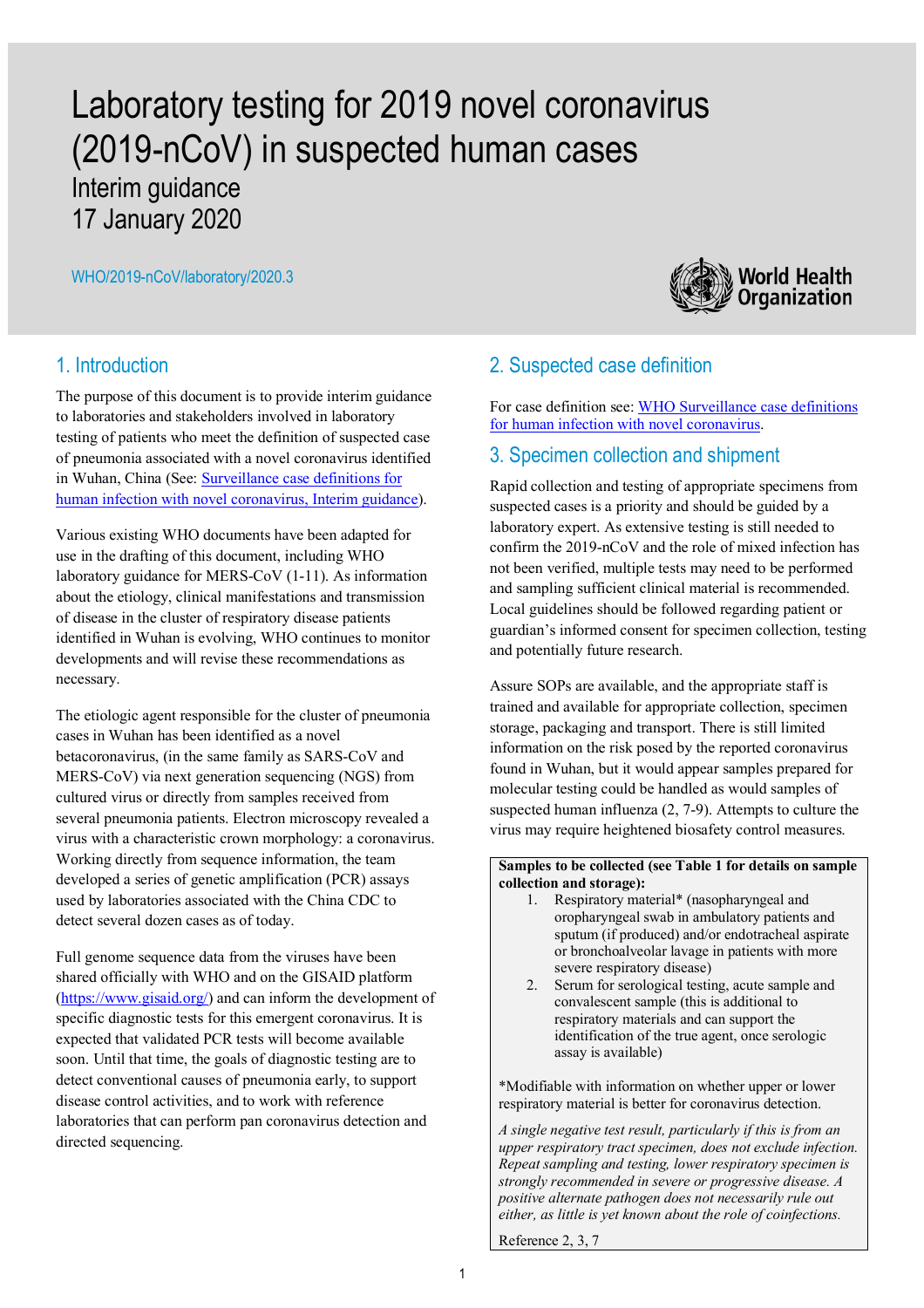### **Table 1. Specimens to be collected from symptomatic patients**

Guidance on specimen collection (adapted from reference 5)

| Specimen type                                                                          | <b>Collection</b><br>materials                                      | <b>Transport</b><br>to<br><b>laboratory</b> | Storage till<br>testing                           | Comment                                                                                                           |
|----------------------------------------------------------------------------------------|---------------------------------------------------------------------|---------------------------------------------|---------------------------------------------------|-------------------------------------------------------------------------------------------------------------------|
| Nasopharyngeal and<br>oropharyngeal swab                                               | Dacron or<br>polyester flocked<br>swabs*                            | $4^{\circ}C$                                | $\leq$ 5 days: 4 °C<br>$>5$ days: -70 °C          | The nasopharyngeal and<br>oropharyngeal swabs should<br>be placed in the same tube to<br>increase the viral load. |
| Bronchoalveolar<br>lavage                                                              | sterile container<br>$\ast$                                         | $4^{\circ}C$                                | <48 hours: $4^{\circ}$ C<br>$>48$ hours: $-70$ °C | There may be some dilution<br>of pathogen, but still a<br>worthwhile specimen                                     |
| (Endo)tracheal<br>aspirate,<br>nasopharyngeal<br>aspirate or nasal wash                | sterile container<br>$\ast$                                         | 4 °C                                        | $\leq$ 48 hours: 4 °C<br>$>48$ hours: $-70$ °C    |                                                                                                                   |
| Sputum                                                                                 | sterile container                                                   | $4^{\circ}C$                                | <48 hours: $4^{\circ}$ C<br>>48 hours: $-70$ °C   | Ensure the material is from<br>the lower respiratory tract                                                        |
| Tissue from biopsy or<br>autopsy including<br>from lung                                | sterile container<br>with saline                                    | $4^{\circ}C$                                | $\leq$ 24 hours: 4 °C<br>$>24$ hours: $-70$ °C    |                                                                                                                   |
| Serum (2 samples<br>acute and convalescent<br>possibly 2-4 weeks<br>after acute phase) | Serum separator<br>tubes (adults:<br>collect 3-5 ml<br>whole blood) | $4^{\circ}C$                                | $\leq$ 5 days: 4 °C<br>$>5$ days: $-70$ °C        | Collect paired samples:<br>• acute – first week of illness<br>$\cdot$ convalescent $-2$ to 3 weeks<br>later       |
| Whole blood                                                                            | collection tube                                                     | 4 °C                                        | $\leq$ 5 days: 4 °C<br>$>5$ days: $-70$ °C        | For antigen detection<br>particularly in the first week<br>of illness                                             |
| Urine                                                                                  | urine collection<br>container                                       | $4^{\circ}C$                                | $\leq$ 5 days: 4 °C<br>$>5$ days: $-70$ °C        |                                                                                                                   |

\*For transport of samples for viral detection, use VTM (viral transport medium) containing antifungal and antibiotic supplements. For bacterial or fungal culture, transport dry or in a very small amount of sterile water. Avoid repeated freezing and thawing of specimens.

Aside from specific collection materials indicated in the table also assure other materials and equipment are available: e.g. transport containers and specimen collection bags and packaging, coolers and cold packs or dry ice, sterile blood-drawing equipment (e.g. needles, syringes and tubes), labels and permanent markers, PPE, materials for decontamination of surfaces.

### **Safety procedures during sample collection and transport**

All specimens collected for laboratory investigations should be regarded as potentially infectious, and HCWs who collect, or transport clinical specimens should adhere rigorously to infection prevention and control guidelines and national or international regulations for the transport of dangerous goods (infectious substances) to minimize the possibility of exposure to pathogens (14). Implement the appropriate infection prevention and control precautions, guidance on IPC for the 2019-nCoV has been drafted (11).

### **Assure good communication with the laboratory and provide needed information**

To assure proper and fast processing of samples and to assure adequate biosafety measures in the laboratory, communication and information sharing is essential. Be sure you have alerted the laboratory of the urgency and situation before sending the sample. Also assure that specimens are

correctly labelled, and diagnostic request forms are filled out properly and clinical information is provided (see box: information to be recorded).

### *Information to be recorded:*

- Patient information name, date of birth, sex and residential address, unique identification number, other useful information (e.g. patient hospital number, surveillance identification number, name of hospital, hospital address, room number, physicians' name and contact information, name and address for report recipient),
- Date and time of sample collection,
- Anatomical site and location of specimen collection,
- Tests requested,
- Clinical symptoms and relevant patient history (including vaccination and antimicrobial therapies received, epidemiological information, risk factors).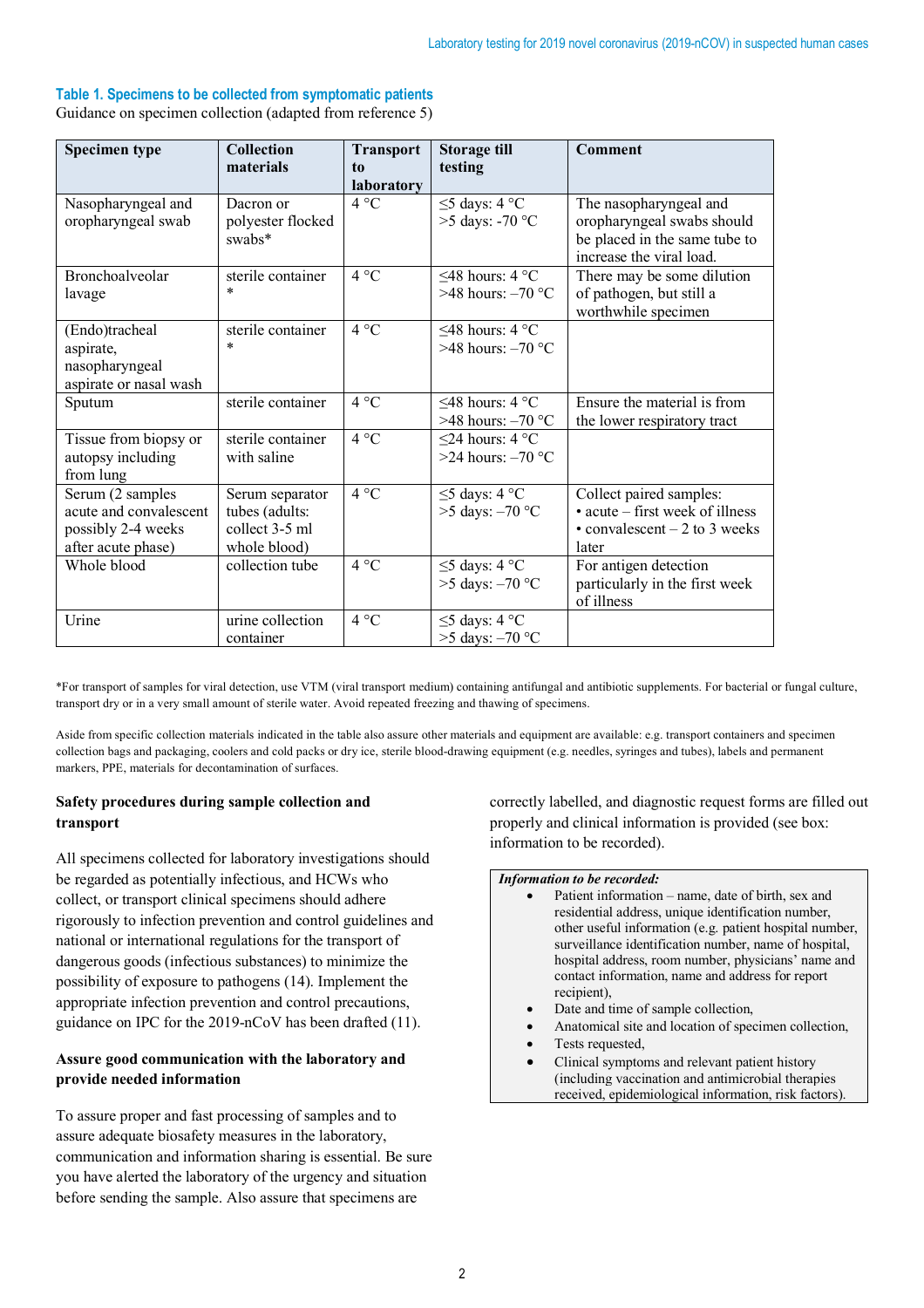#### **Infection prevention measurements during sample collection for a novel coronavirus (route of transmission unknown but suspected to be respiratory)**

Ensure that Health Care workers (HCWs) who collect specimens follow the following guideline and use the adequate PPE: Infection prevention and control during health care when novel coronavirus (nCoV) infection is suspected, interim guidance, January 2020 (11) and other IPC guidance (10, 15- 17).

Ensure that HCWs performing **aerosol-generating procedures (**i.e. aspiration or open suctioning of respiratory tract specimens, intubation, cardiopulmonary resuscitation, bronchoscopy) use additional precautions (for details see detailed guidelines mentioned above):

- Respirators (NIOSH-certified N95, EU FFP2 or equivalent, or higher level of protection). When putting on a disposable particulate respirator, always check the seal/fitness. Be aware that the presence of facial hair (e.g. beard) may prevent a proper respirator fit for the wearer. In some countries, a powered airpurifying respirator (PAPR) is utilized instead of a respirator.
- Eye protection (i.e. goggles or a face shield).
- Clean, long-sleeved gown and gloves. If gowns are not fluid resistant, a waterproof apron should be used for procedures where it is expected that fluid might penetrate the gown

• Perform procedures in an adequately ventilated room: at a minimum natural ventilation with at least 160l/s/patient air flow, or negative pressure rooms with at least 12 air changes per hour and controlled direction of air flow when using mechanical ventilation

• Limit the number of persons present in the room to the minimum required for the patient's care and support; and • Follow WHO guidance for steps of donning and doffing PPE. Perform hand hygiene before and after contact with the patient and his or her surroundings and after PPE removal. • Waste management and decontamination procedures: Ensure that all materials used is disposed appropriately. Disinfection of work areas and decontamination of possible spills of blood or infectious body fluids should follow validated procedures, usually with chlorine-based solutions.

Specifics for transport of samples to laboratory:

• Ensure that personnel who transport specimens are trained in safe handling practices and spill decontamination procedures. • Follow the requirements in the national or international regulations for the transport of dangerous goods (infectious substances) as applicable (14).

• Deliver all specimens by hand whenever possible. Do not use pneumatic-tube systems to transport specimens.

• State the full name, date of birth of the suspected case clearly on the accompanying request form. Notify the laboratory as soon as possible that the specimen is being transported.

### **Packaging and shipment to another laboratory**

Transport of specimens within national borders should comply with applicable national regulations. International Transport Regulations. Novel coronavirus specimens should follow the UN Model Regulations, and any other applicable regulations depending on the mode of transport being used. More information may be found in the WHO Guidance on regulations for the Transport of Infectious Substances 2019-2020 (Applicable as from 1 January 2019) (14). A summary on transport of infectious substances can also be found in Toolbox 4 of the Managing epidemics handbook (1).

# 4.Effective usage of Global Laboratory **Networking**

Timely and accurate laboratory testing of specimens from cases under investigation is an essential part of the management of emerging infections. All countries should have access to reliable testing, either nationally or internationally, in laboratories willing to perform primary detection or confirmatory testing, and novel pathogen detection. WHO is currently working closely with collaborating centres and experts to assure diagnostics will be developed and validated promptly. WHO can assist Member States to access testing internationally should the need arise.

# 5.Testing of 2019-nCoV in reference laboratories

### **2019-nCoV testing for patients that meet the suspected case definition**

Patients that meet the case definition for suspected 2019 nCoV should be screened for the virus with PCR (details below). If case management requires, screen also for other common causes of respiratory illness according to local guidelines (1,5,7). As coinfections can occur, all patients that meet the case definition should be tested for 2019-nCoV regardless of whether a conventional respiratory pathogen is found. If testing does not occur in an expert/reference laboratory it is encouraged to send the sample for confirmation to a regional, national or international reference laboratory with pan-coronavirus or specific 2019 nCoV detection capacity. WHO can assist Member States to identify laboratories able to provide this support.

### **Nucleic acid amplification tests for 2019-nCoV**

As sequence information from the 2019-nCoV has recently been made available, PCR assays can be designed to detect these sequences. PCR assay design optimization can be a complicated process, and a useful option is to contact the experienced laboratories publicizing their assays and request access to their assay chemistries.

Laboratories may desire to use a pan-coronavirus assay for amplification followed by sequencing of amplicons from non-conserved regions for characterization and confirmation. The importance of the need for confirmation of results of testing with pan-coronavirus primers is underscored by the fact that four human coronaviruses (HcoVs) are endemic globally: HCoV-229E, HCoV-NL63, HCoV-HKU1 as well as HCoV-OC43. The latter two are betacoronaviruses. Two other betacoronaviruses that cause zoonotic infection in humans are MERS-CoV, acquired by contact with dromedary camels and SARS arising from civets and cave-dwelling horseshoe bats.

Alternatively, amplification and detection of 2019-nCoV specific sequences can be diagnostic without the necessity for further sequencing. In the case of surprising findings or for less-experienced laboratories, external assistance should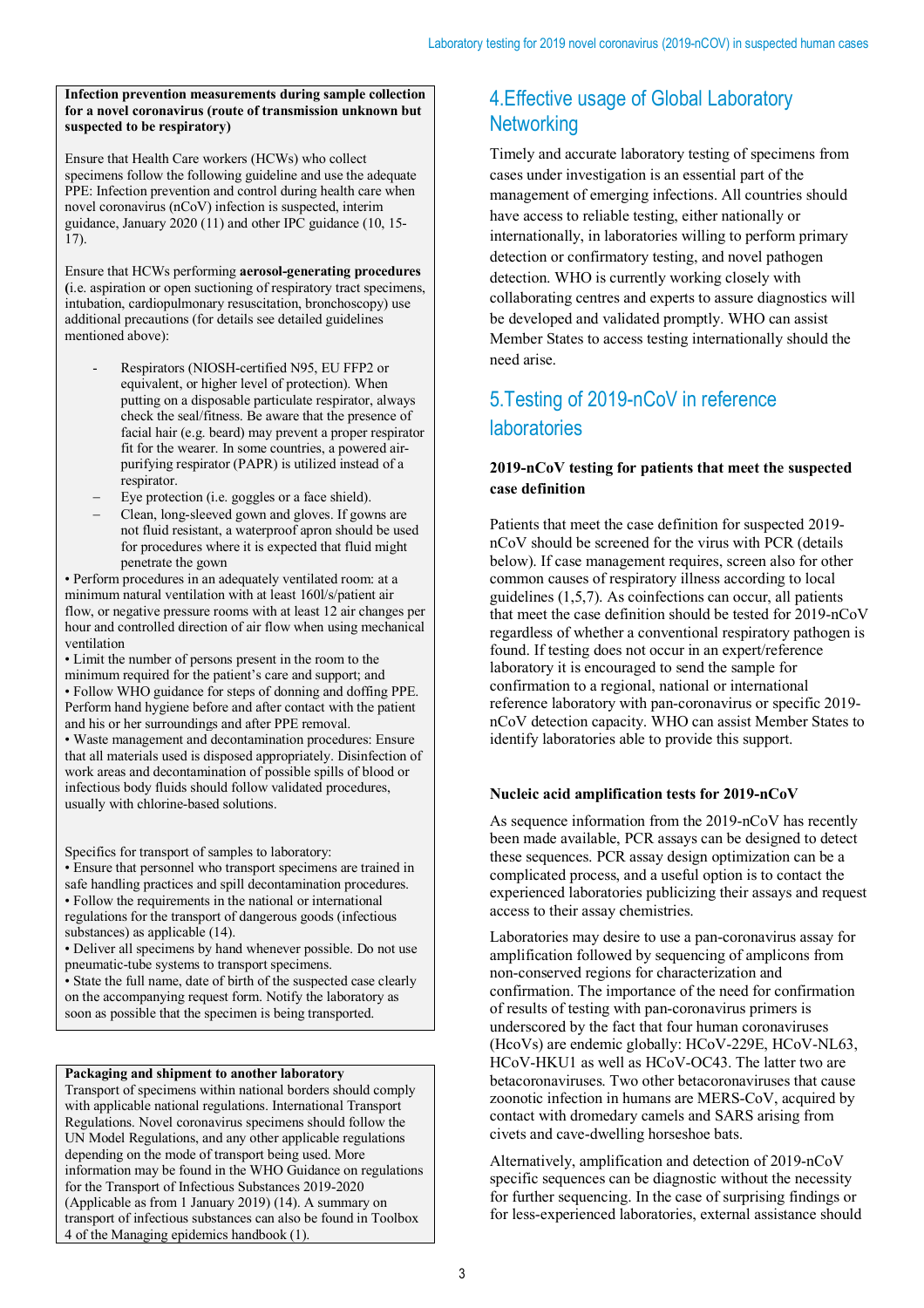be sought from a reference laboratory that can deploy additional or confirmatory assays.

Once specific NAAT assays are developed and validated, confirmation of cases of the novel virus infection will be based on specific detection of unique sequences of viral nucleic acid by reverse-transcriptase polymerase chain reaction (RT-PCR). Alternative NAAT techniques with advantages of greater speed or simplicity of use may also become available.

### **Serological testing**

Serological testing may be useful to confirm immunologic response to a pathogen from a specific viral group, e.g. coronavirus. Best results from serologic testing requires the collection of paired serum samples (in the acute and convalescent phase) from cases under investigation.

### **Sequencing in outbreaks**

Sequence data can provide valuable information for understanding the origin of a virus and how it is spreading. WHO has published a Draft code of conduct for the handling of Genetic Sequence Data related to outbreaks (see https://www.who.int/blueprint/what/normsstandards/GSDDraftCodeConduct\_forpublicconsultationv1.pdf?ua=1). For situations where data providers seek retention of ownership of their data, models with data access agreements (such as GISAID) have been used to facilitate rapid sharing of genetic sequence data. Laboratories are encouraged to share sequence data with WHO and the scientific community to assist in the rapid development and distribution of diagnostic assays in at risk countries. The uploading and public access to sequence data should occur prior to journal publication. Medical journals should ensure

that their policies actively support pre-publication sharing of pathogen genetic sequence data together with appropriate acknowledgement. WHO can assist Member States to identify laboratories able to provide support and advise them on the management of sequence data related to an outbreak.

### **Specifics for biosafety practices in the laboratory**

Ensure that health laboratories adhere to appropriate biosafety practices. Any testing on clinical specimens from patient meeting the case definition should be performed in appropriately equipped laboratories by staff trained in the relevant technical and safety procedures. National guidelines on the laboratory biosafety should be followed in all circumstances. General information on laboratory biosafety guidelines, see the WHO Laboratory Biosafety Manual, 3rd edition (8). There is still limited information on the risk posed by the reported coronavirus found in Wuhan, but it would appear samples prepared for molecular testing could be handled as would samples of suspected human influenza (2, 7-9).

It is recommended that all manipulations in laboratory settings of samples originating from suspected or confirmed cases of novel coronaviruses can be conducted according to WHO recommendations available at: https://www.who.int/csr/disease/coronavirus\_infections/B iosafety\_InterimRecommendations\_NovelCoronavirus20 12\_31Oct12.pdf?ua=1 Information on biosafety for SARS, a Betacoronavirus that can cause severe respiratory disease can be consulted at https://www.who.int/csr/sars/biosafety2003\_04\_25/en/. and other guidance.

### **Table 2. Tests to be performed in expert laboratories for patients meeting the case definition**

| Test                                                                                                                                                                                                                                                                                                                             | Type of<br>sample     | <b>Comments</b>                                                                                                                                                                                                                            |  |
|----------------------------------------------------------------------------------------------------------------------------------------------------------------------------------------------------------------------------------------------------------------------------------------------------------------------------------|-----------------------|--------------------------------------------------------------------------------------------------------------------------------------------------------------------------------------------------------------------------------------------|--|
| In laboratories that have validated broad coronavirus RT-PCR                                                                                                                                                                                                                                                                     | Respiratory           | Collect on presentation.                                                                                                                                                                                                                   |  |
| assays it is advised to check the primers against the published<br>2019-nCoV sequence and check if primers are overlapping and<br>have the capacity to detect the 2019-nCoV. On a positive results<br>sequencing should be performed to determine the precise virus<br>detected (e.g. on an amplicon of a non-conserved region). | sample                | Done by an expert laboratory.                                                                                                                                                                                                              |  |
| NAAT for 2019 n-CoV when it becomes available (assays currently                                                                                                                                                                                                                                                                  | Respiratory<br>sample | Collect on presentation.                                                                                                                                                                                                                   |  |
| under validation)                                                                                                                                                                                                                                                                                                                |                       | Done by an expert laboratory until validation has been finalized.                                                                                                                                                                          |  |
| Whole genome sequencing                                                                                                                                                                                                                                                                                                          | Respiratory<br>sample | Collect on presentation.                                                                                                                                                                                                                   |  |
|                                                                                                                                                                                                                                                                                                                                  |                       | Done by an expert laboratory.                                                                                                                                                                                                              |  |
| Serology, broad corona virus serology on paired samples if<br>available.                                                                                                                                                                                                                                                         | Serum                 | Paired samples necessary for confirmation, the first sample collected in<br>week 1 of illness and the second collected 3-4 weeks later.<br>If a single serum sample can be collected, collect at least 3 weeks after<br>onset of symptoms. |  |
|                                                                                                                                                                                                                                                                                                                                  |                       | Done by expert laboratory until more information on performance of<br>available assays.                                                                                                                                                    |  |
|                                                                                                                                                                                                                                                                                                                                  |                       |                                                                                                                                                                                                                                            |  |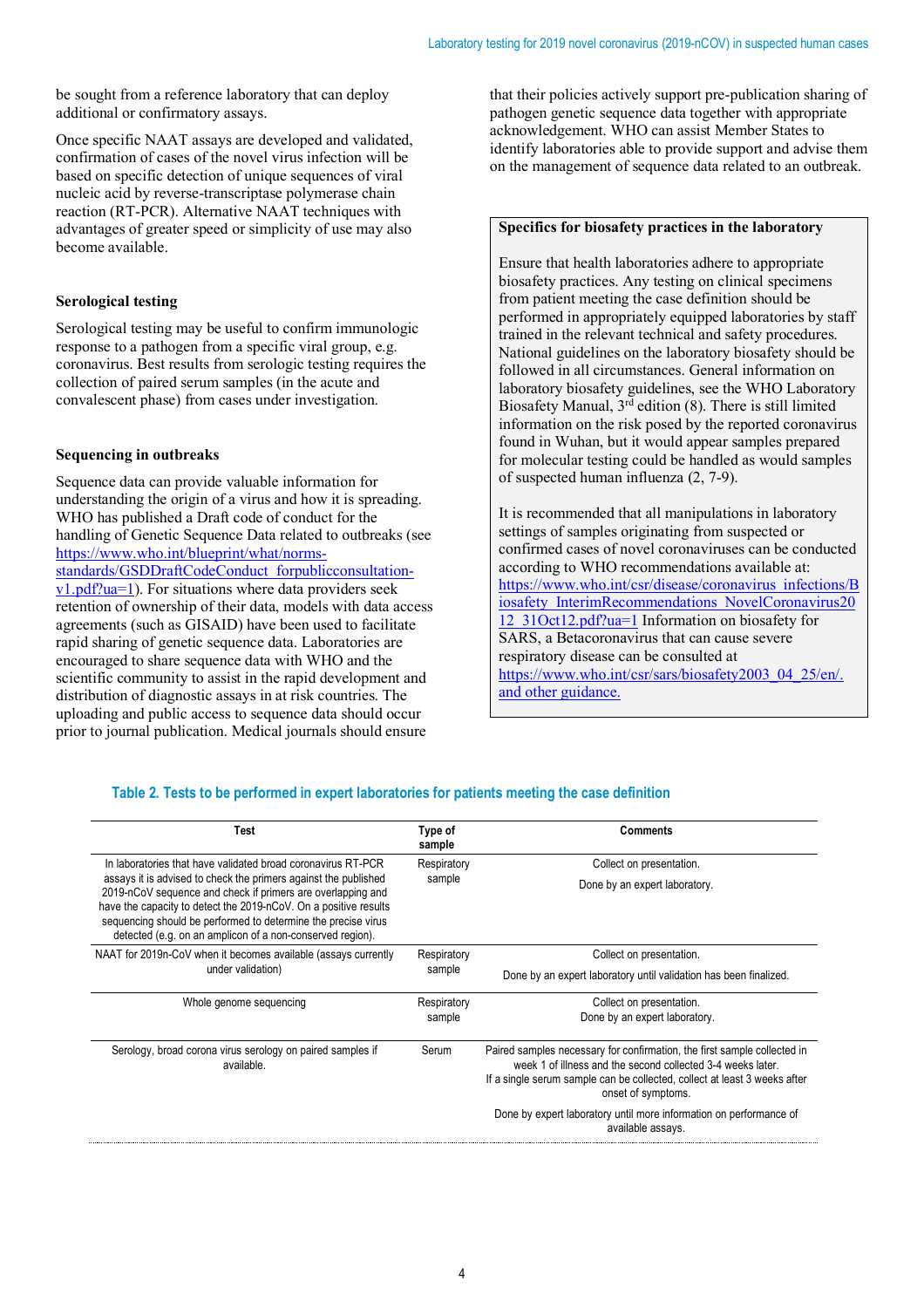# 6. Reporting of cases and test results

Laboratories should follow national reporting requirements, but in general, suspected cases should be reported to relevant public health authorities as soon as the laboratory receives a specimen, even before any testing is performed. All test results, whether positive or negative, should likewise be immediately reported to national authorities. If the infection becomes widespread, laboratories should notify public health authorities immediately of each new confirmed case or positive screening test if there will be a delay in confirmatory testing. Laboratories should also periodically report the number of negative test results to public health.

States Parties to the IHR are reminded of their obligations to share with WHO relevant public health information for events for which they notified WHO, using the decision instrument in Annex 1 of the IHR (2005) (18).

Detection of a possible human case of emerging pathogen causing severe acute respiratory disease should immediately be notified to local, subnational and national public health authorities. This will allow these authorities to make immediate decisions about launching the investigation and the extent of response measures. Detection of such a case should be used to trigger notification of traditional and non-traditional health providers, hospitals and outpatient. Facilities, and community leaders in the area where the case patients lived or travelled, as part of active case-finding efforts. In line with the International Health Regulations (IHR) (2005), the national health authority must notify WHO within 24 hours of all events that may constitute a public health emergency of international concern according to defined criteria. The IHR decision instrument should be used to determine whether an event is to be notified to WHO. Further guidance on the use of the IHR decision instrument, including examples of its application, is available. The national animal health authority must notify OIE of certain animal diseases detected on its territory. OIE focal points should be contacted for further details.

## 7. Acknowledgements

The following people contributed to the drafting of this guidance document: Maria Zambon, Public Health England, UK; Christian Drosten, Charité - Universitätsmedizin Berlin, Germany; Marion Koopmans, Erasmus MC, Rotterdam, The Netherlands; David Alland, Rutgers Medical School, USA; George Gao, Chinese CDC, China.

WHO Health Emergency Programme: Katelijn Vandemaele, Magdi Samaan, Christian Fuster, Wenqing Zhang, Céline Barnadas, Lisa Stevens, Chris Oxenford, Sebastian Cognat, Kazunobu Kojima, Carmen Dolea, Maria Van Kerkhove, Mark D Perkins and Karin von Eije. WHO Science Division: Vasee Moorthy

### 8. References

- 1) Managing epidemics, key facts about major deadly diseases. Geneva: World Health Organization; 2018. (https://apps.who.int/iris/handle/10665/27 2442)
- 2) WHO Global Influenza Surveillance Network Manual for the laboratory diagnosis and virological surveillance of influenza, WHO, 2011 (https://www.who.int/influenza/gisrs laboratory/manual diagnosis surveil lance\_influenza/en/)
- 3) Investigation of cases of human infection with Middle East respiratory syndrome coronavirus (MERS-CoV), interim guidance, World Health Organization, updated June 2018 WHO/ERS/SUR/15.2 Revision 1

(https://apps.who.int/iris/bitstream/handle/ 10665/178252/WHO\_MERS\_SUR\_15.2\_ eng.pdf;sequence=1)

- 4) Surveillance for human infection with Middle East respiratory syndrome coronavirus (MERS-CoV), interim guidance, Updated June 2018, WHO/MERS/SUR/15.1 Revision 1 (https://apps.who.int/iris/bitstream/handle/ 10665/177869/WHO\_MERS\_SUR\_15.1\_ eng.pdf;sequence=1)
- 5) Protocol to investigate non-seasonal influenza and other emerging acute respiratory diseases. Geneva: World Health Organization; 2018. (https://www.who.int/influenza/resources/